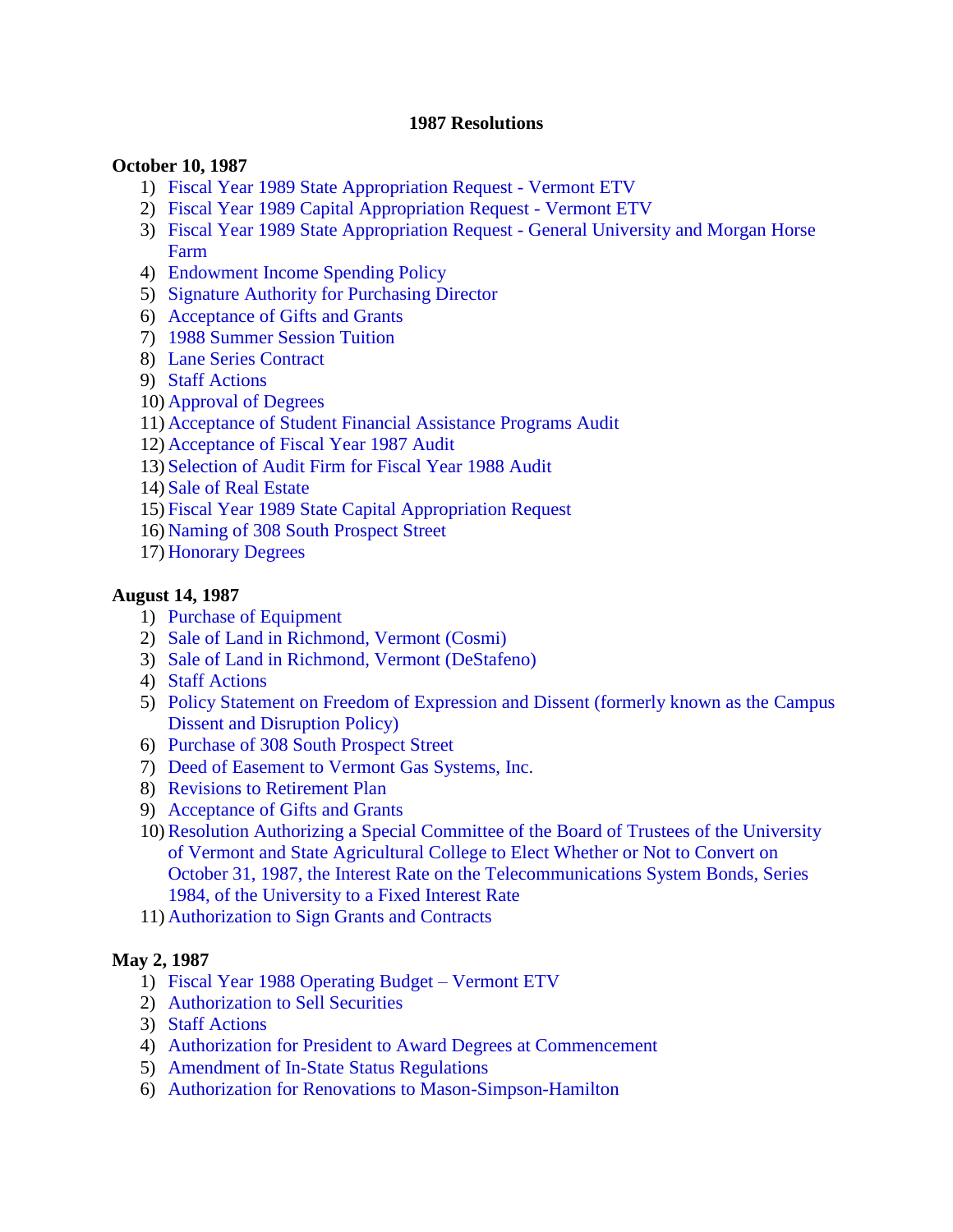- 7) [Parking Fees and Fines for Fiscal Year 1988](#page-11-0)
- 8) [Budget Premises for Fiscal Year 1988: General University](#page-12-0)
- 9) [Fiscal Year 1988 Operating Budget: Morgan Horse Farm](#page-12-0)
- 10) [Fiscal Year 1988 Operating Budget: Extension Service](#page-12-0)
- 11) Tuition Rates [for Fiscal Year 1988](#page-12-0)
- 12)[Changes in Fees for Fiscal Year 1988](#page-13-0)
- 13)[Room and Meal Plan Rates for Fiscal Year 1988](#page-13-0)
- 14) [Bank Signatories](#page-13-0)
- 15)Resolution Authorizing the Issuance of Not Exceeding \$5,000,000 Appropriation [Anticipation Notes, 1987-88 Series, of the University of](#page-13-0) Vermont and State Agricultural College
- 16) [Acceptance of Gifts and Grants](#page-14-0)
- 17) [Amendment of](#page-14-0) Bylaws

### **March 7, 1987**

- 1) [Staff Actions](#page-15-0)
- 2) [Approval of](#page-15-0) Degrees
- 3) Change in Name of Department [of Human Nutrition and Foods to](#page-15-0) the Department of Nutritional Sciences
- 4) [Maximum Room and Meal Plan Rates, Fiscal Year 1988](#page-15-0)
- 5) [Resolution Concerning Refinancing Certain Outstanding Bonds of the University of](#page-15-0) Vermont and State Agricultural College
- 6) [Acceptance of Gifts and Grants](#page-16-0)
- 7) [200th Anniversary of the First Performance of](#page-16-0) Royall Tyler's Play "The Contrast"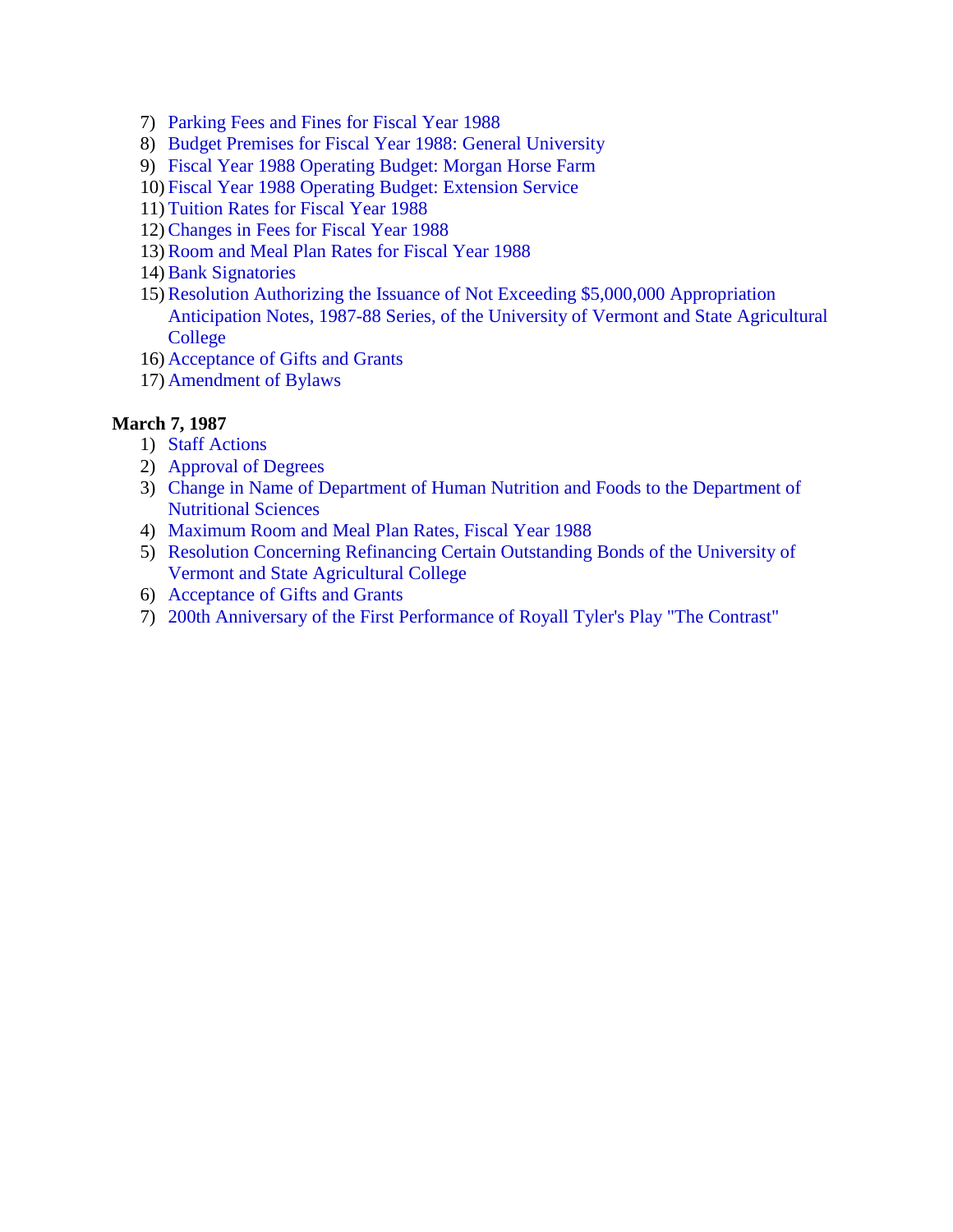# **October 10, 1987**

# <span id="page-2-0"></span>**GOVERNING BOARD OF VERMONT ETV**

# **Fiscal Year 1989 State Appropriation Request - Vermont ETV**

RESOLVED, that the President of the University and the General Manager of Vermont ETV be and hereby are empowered to request from the Governor and the Legislature of the State of Vermont an appropriation for the general operations of Vermont ETV in the amount of \$1,121,120 for Fiscal Year 1989 and an appropriation for new initiative funding of \$50,000 for a non-broadcast, text-only interactive data base service in Fiscal Year 1989.

# **Fiscal Year 1989 Capital Appropriation Request - Vermont ETV**

RESOLVED, that the President of the University and the General Manager of Vermont ETV be and hereby are empowered to request from the Governor and the Legislature of the State of Vermont a capital appropriation for transmitter equipment for Vermont ETV in the amount of \$400,000 for Fiscal Year 1989.

# **FINANCE AND BUDGET COMMITTEE**

# **Fiscal Year 1989 State Appropriation Request - General University and Morgan Horse Farm**

RESOLVED, that the President be and hereby is authorized to request from the Governor and the Legislature of the State of Vermont an appropriation for general operations of the University of Vermont in the amount of \$26,864,200 to support "current service" of the University, and an additional request of \$1,060,000 for program enhancements, for a total request of \$27,924,200.

BE IT FURTHER RESOLVED, that the President be and hereby is authorized to request an appropriation for general operations of the Morgan Horse Farm of \$12,000 for Fiscal Year 1989.

# **Endowment Income Spending Policy**

RESOLVED, that annual budgets for the withdrawal and use of endowment fund income will be set at 4.5 percent of the prior year's market value. Any funds so authorized for expenditure but not withdrawn in any year may be expended in a subsequent year.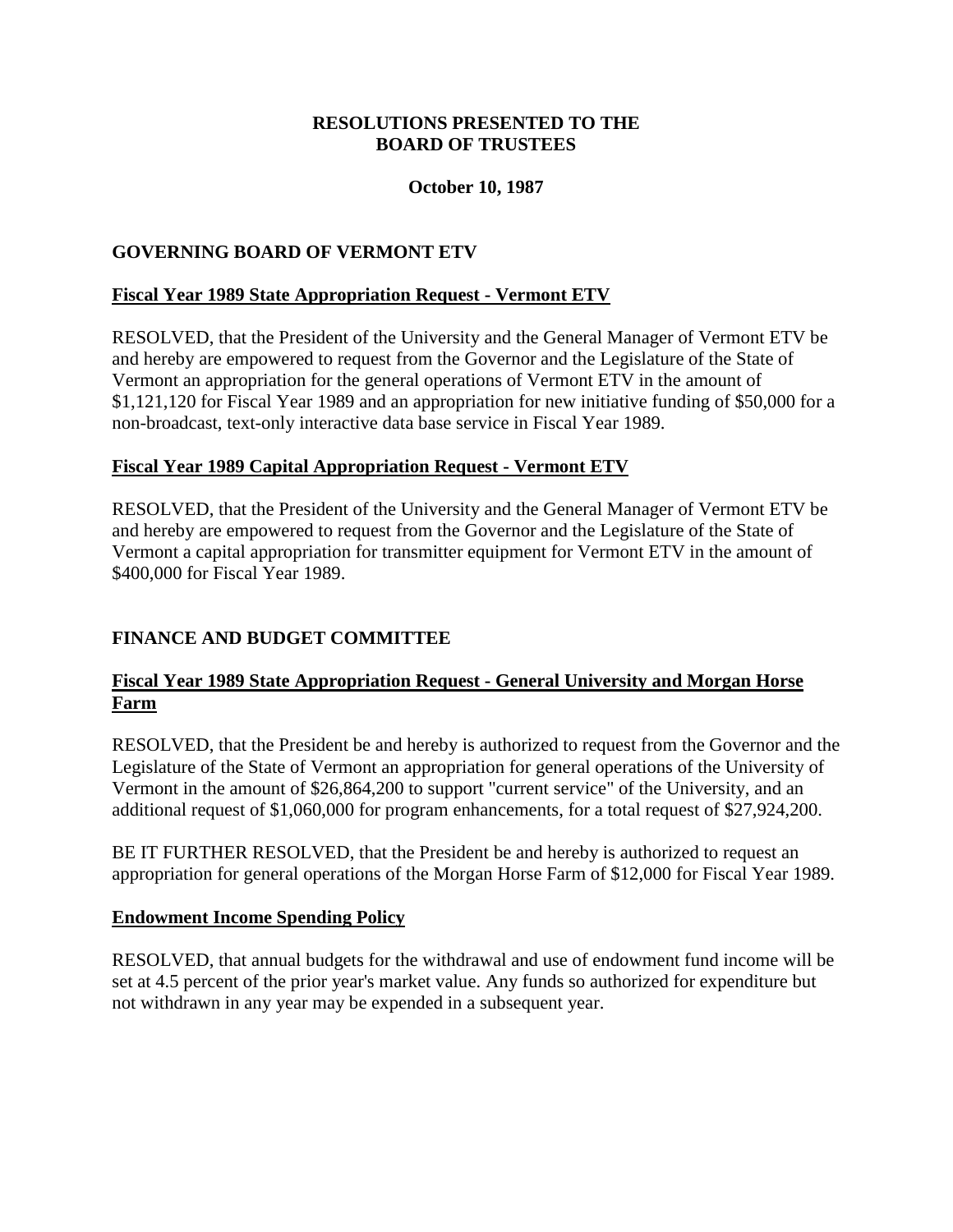### <span id="page-3-0"></span>**Signature Authority for Purchasing Director**

RESOLVED, that Lattie F. Coor, President; Ben R. Forsyth, Senior Vice President; Rayburn V. Lavigne, Assistant Vice President for Administrative and Facilities Services; Garth L. Peterson, Assistant Treasurer; Gregory C. Lothrop, Assistant to the Treasurer; Gene Stephens, Director of Purchasing; George H. Nadon, Assistant Director of Purchasing; C. Hosmer Graham, Bookstore Manager; and Frances Streeter, Book Manager, be authorized to execute purchase/order checks on behalf of the University effective September 15, 1987.

#### **Acceptance of Gifts and Grants**

RESOLVED, that the Board of Trustees hereby accepts gifts in the amount of \$1,756,774.64 and grants in the amount of \$6,579,764.

#### **1988 Summer Session Tuition**

RESOLVED, that the Board of Trustees hereby approves a tuition increase for the Summer Session from \$90 to \$96 per credit hour for in-state students and from \$190 to \$215 per credit hour for out-of-state students, the increases to become effective with the 1988 Summer Session.

#### **Lane Series Contract**

RESOLVED, that the Senior Vice President, Ben R. Forsyth, is authorized to negotiate terms of an agreement to develop a relationship with a local community arts organization to manage the University of Vermont Lane Series. The Senior Vice President is further authorized to enter into whatever contractual relationships are necessary to support continuation of the Lane Series with continuing high levels of quality.

# **EDUCATIONAL POLICY COMMITTEE**

#### **Staff Actions**

RESOLVED, that the Board of Trustees accepts the list of staff actions and approves leaves of absence noted on page 7 of the staff action list.

#### **Approval of Degrees**

RESOLVED, that the Board of Trustees approves the awarding of degrees to those students who have completed degree requirements and who have been recommended by their respective deans and approved by the Faculty Senate.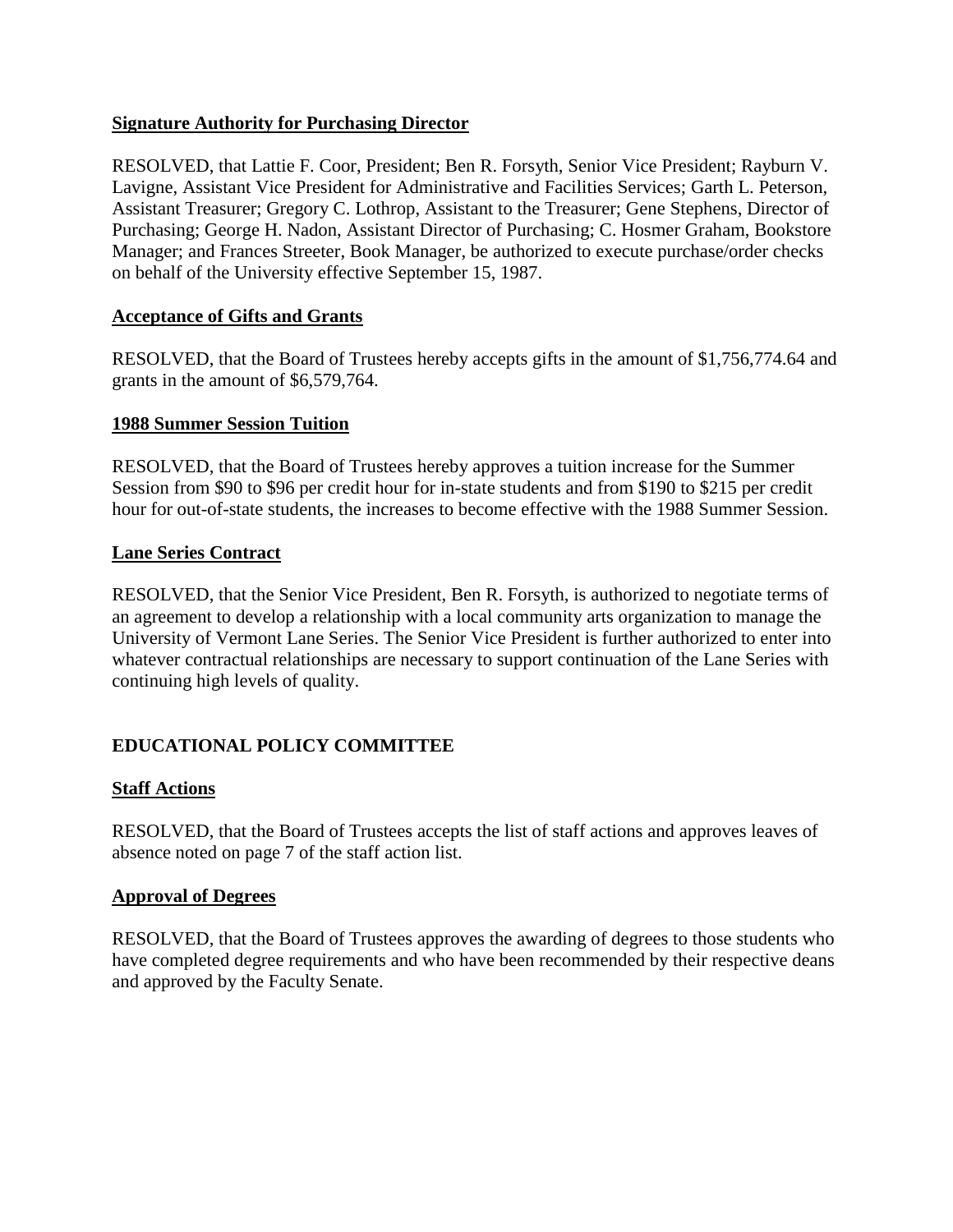# <span id="page-4-0"></span>**AUDIT COMMITTEE**

### **Acceptance of Student Financial Assistance Programs Audit**

WHEREAS, the books and accounts of certain grants and awards made to the University of Vermont and State Agricultural College, and specifically those grants and awards which are the Student Financial Assistance Programs, for the fiscal year ended June 30, 1986, have been audited on behalf of the United States Government by the Office of Internal Audit of the University of Vermont, and the reports of said audit are published in detail in accordance with audit and reporting procedures outlined by the United States Department of Education;

BE IT RESOLVED, that the Board of Trustees hereby accepts such audit which has been released to the Regional Inspector General for Audit of the United States Department of Education.

#### **Acceptance of Fiscal Year 1987 Audit**

WHEREAS, the books and accounts of the University of Vermont and State Agricultural College for the Fiscal Year ended June 30, 1987, have been audited by Coopers and Lybrand, Certified Public Accountants, under the supervision of the Auditor of Accounts, State of Vermont, and the report of such audit published in detail in accordance with 16, V.S.A., Section 2281(a);

BE IT RESOLVED, that in accordance with authorization contained in the Bylaws, the Board hereby accepts such audit in lieu of the annual audit, and that the same be considered as the report of the Audit Committee.

#### **Selection of Audit Firm for Fiscal Year 1988 Audit**

RESOLVED, that the Board of Trustees enter into a contract with Coopers and Lybrand, Certified Public Accountants, One Post Office Square, Boston, Massachusetts, under the terms of their proposal, dated July 11, 1986, to conduct the annual audit for the fiscal year ending June 30, 1988, for a fee not to exceed \$69,500, in keeping with the University's bylaws and statutes of the State of Vermont. This recommendation is contingent upon receiving a proposal letter from Coopers and Lybrand that complies with the terms of their July 11, 1986, proposal.

# **BUILDINGS AND GROUNDS COMMITTEE**

#### **Sale of Real Estate**

RESOLVED, that the President be and hereby is authorized to execute any and all documents necessary to take actions as recommended by the Board of Trustees at its meeting on October 10, 1987, relative to the sale of real estate.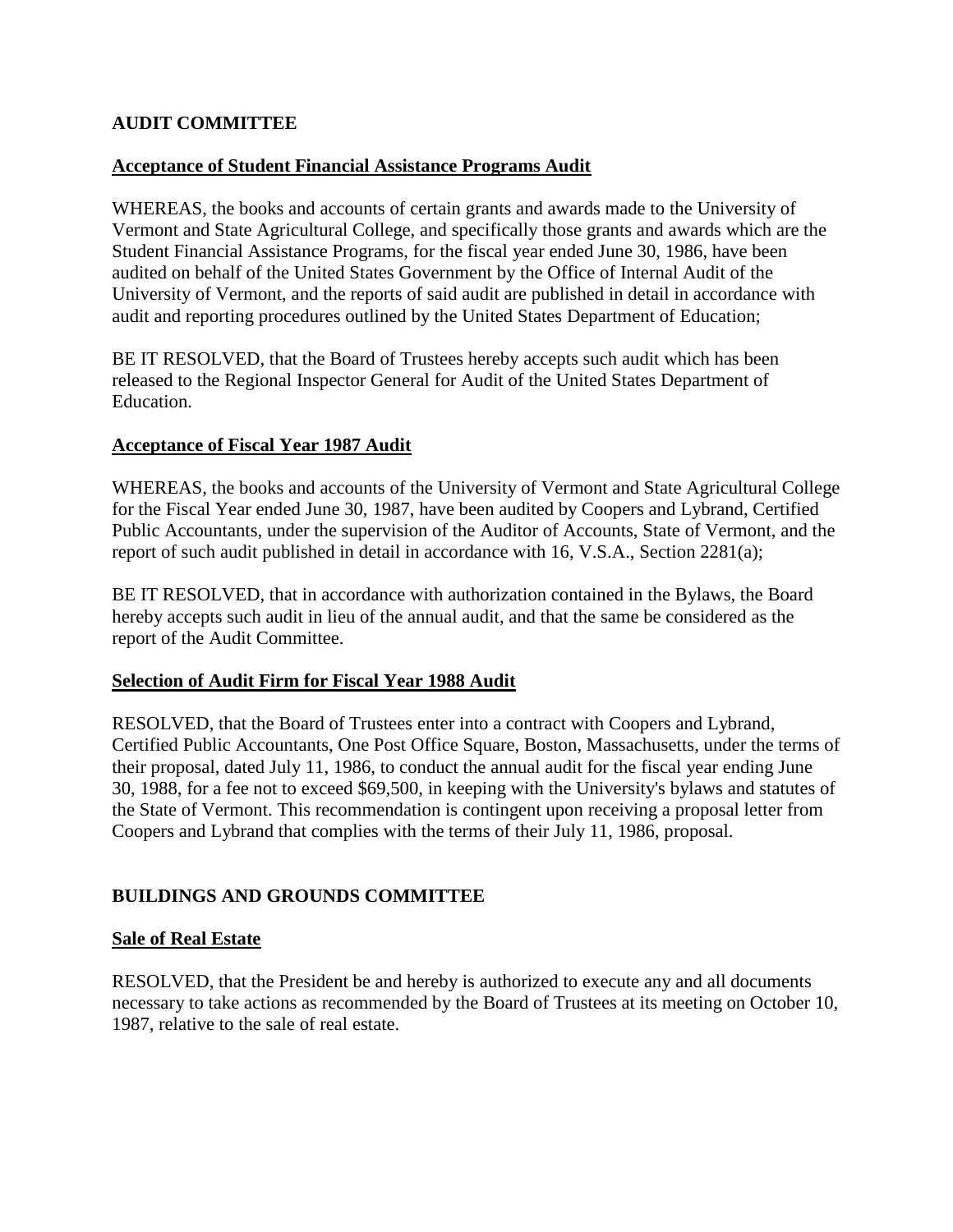# <span id="page-5-0"></span>**Fiscal Year 1989 State Capital Appropriation Request**

RESOLVED, that the President be and hereby is authorized to request from the Governor and Legislature of the State of Vermont \$4,000,000 for Fiscal Year 1989 for the following capital expenditures (in priority order):

|    | 1. Renovation of Old Mill--Phase I                  | \$1,000,000 |
|----|-----------------------------------------------------|-------------|
|    | 2. Renovations to Gutterson Hockey Arena            | 1,000,000   |
| 3. | Risk Management/Life Safety/ABC                     | 1,500,000   |
|    | - Asbestos abatement, reinsulation – Central        |             |
|    | <b>Heating Plant</b>                                |             |
|    | - Removal/replacement--underground storage          |             |
|    | tanks                                               |             |
|    | - Renovation to 146 South Williams Street           |             |
|    | 4. A/E Planning - Pomeroy and Williams Science Hall | 500,000     |
|    | Renovations                                         |             |
|    |                                                     |             |
|    | <b>Total Capital Request, FY '89</b>                |             |

### **Naming of 308 South Prospect Street**

WHEREAS, Leon W. Dean attended the University as a member of the class of 1915, and continued on to become one of its most distinguished alumni and faculty; and

WHEREAS, Professor Dean, who was interested in the history and heritage of Vermont, published at least 15 novels and even more short stories with settings in his beloved state of Vermont; and

WHEREAS, he sought to preserve the history and heritage of Vermont by founding the Genealogical Society of Vermont, the Vermont Old Cemetery Association, and helped to found the Green Mountain Folklore Society and the Chittenden County Historical Society; and

WHEREAS, he also distinguished himself by becoming Vermont's first regular broadcasting announcer, serving in 1924 as the voice of the radio station of the Vermont Cooperative Extension Service; and

WHEREAS, the University has recently purchased the family home of Professor Dean from his widow;

THEREFORE, BE IT RESOLVED, that the building at 308 South Prospect Street, Burlington, Vermont, shall henceforth be known as the Leon W. Dean Building; and

BE IT FURTHER RESOLVED, that the Secretary of the Board transmit a copy of this resolution to the family of Professor Dean.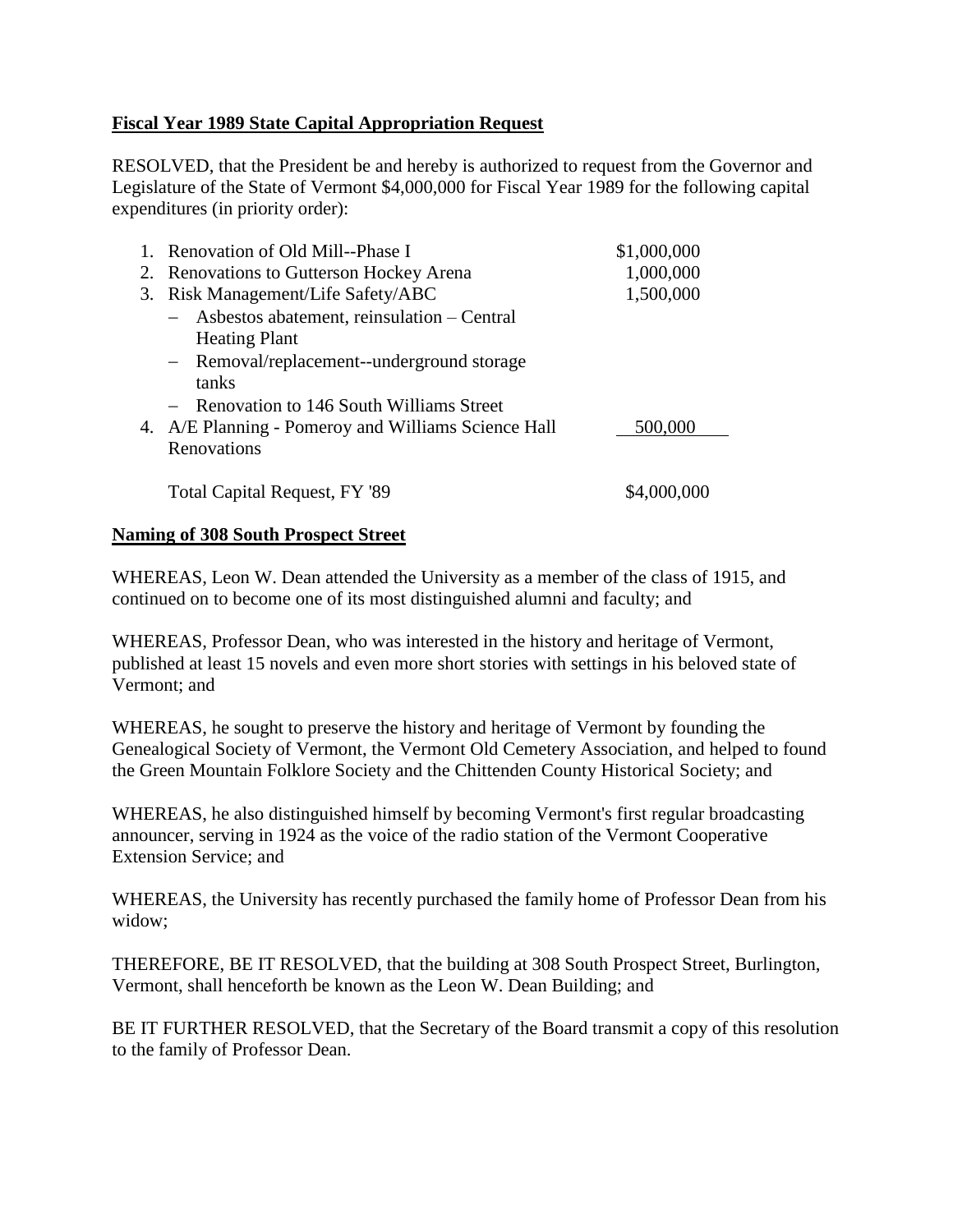# <span id="page-6-0"></span>**FULL BOARD**

# **Honorary Degrees**

RESOLVED, that the Board of Trustees authorizes the Executive committee to take action before the next regularly scheduled meeting of the Board on the recommendations of the Joint Committee on Honorary Degrees.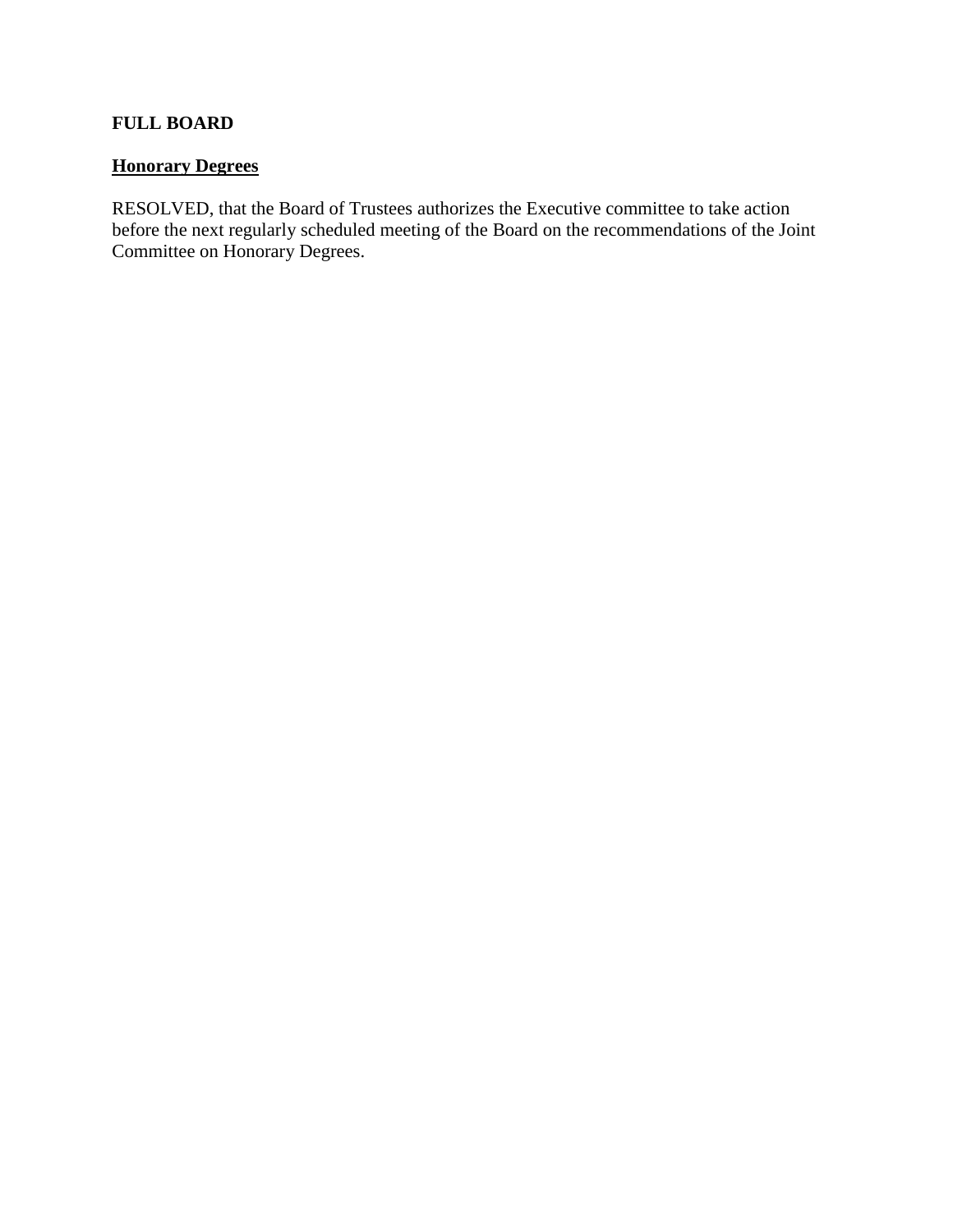### **August 14, 1987**

### <span id="page-7-0"></span>**GOVERNING BOARD OF VERMONT ETV**

#### **Purchase of Equipment**

RESOLVED, that the General Manager of Vermont ETV is authorized to spend \$195,000 for a production switcher.

#### **INVESTMENT COMMITTEE**

#### **Sale of Land in Richmond, Vermont (Cosmi)**

WHEREAS, the University has received a gift of 110.7 acres of land located southerly of Town Highway SA3, Cochran Road, Richmond, Vermont, from Vincent Cosmi; and

WHEREAS, the University has no educational need for the property; and

WHEREAS, the property has no unique or extraordinary factors that would warrant holding for investment purposes;

BE IT RESOLVED, that the Board of Trustees hereby authorizes the President or the Senior Vice President to sell the property with a reservation of the oil, gas, and mineral rights;

BE IT FURTHER RESOLVED, that Lattie F. Coor, President, or Ben R. Forsyth, Senior Vice President, are authorized to execute any and all instruments necessary, proper, and desirable to accomplish said sale.

#### **Sale of Land in Richmond, Vermont (DeStafeno)**

WHEREAS, the University has received a gift of 110.8 acres of land located southerly of Town Highway SA3, Cochran Road, Richmond, Vermont, from Geraldine Z. DeStafeno; and

WHEREAS, the University has no educational need for the property; and

WHEREAS, the property has no unique or extraordinary factors that would warrant holding for investment purposes;

BE IT RESOLVED, that the Board of Trustees hereby authorizes the President or the Senior Vice President to sell the property with a reservation of the oil, gas, and mineral rights;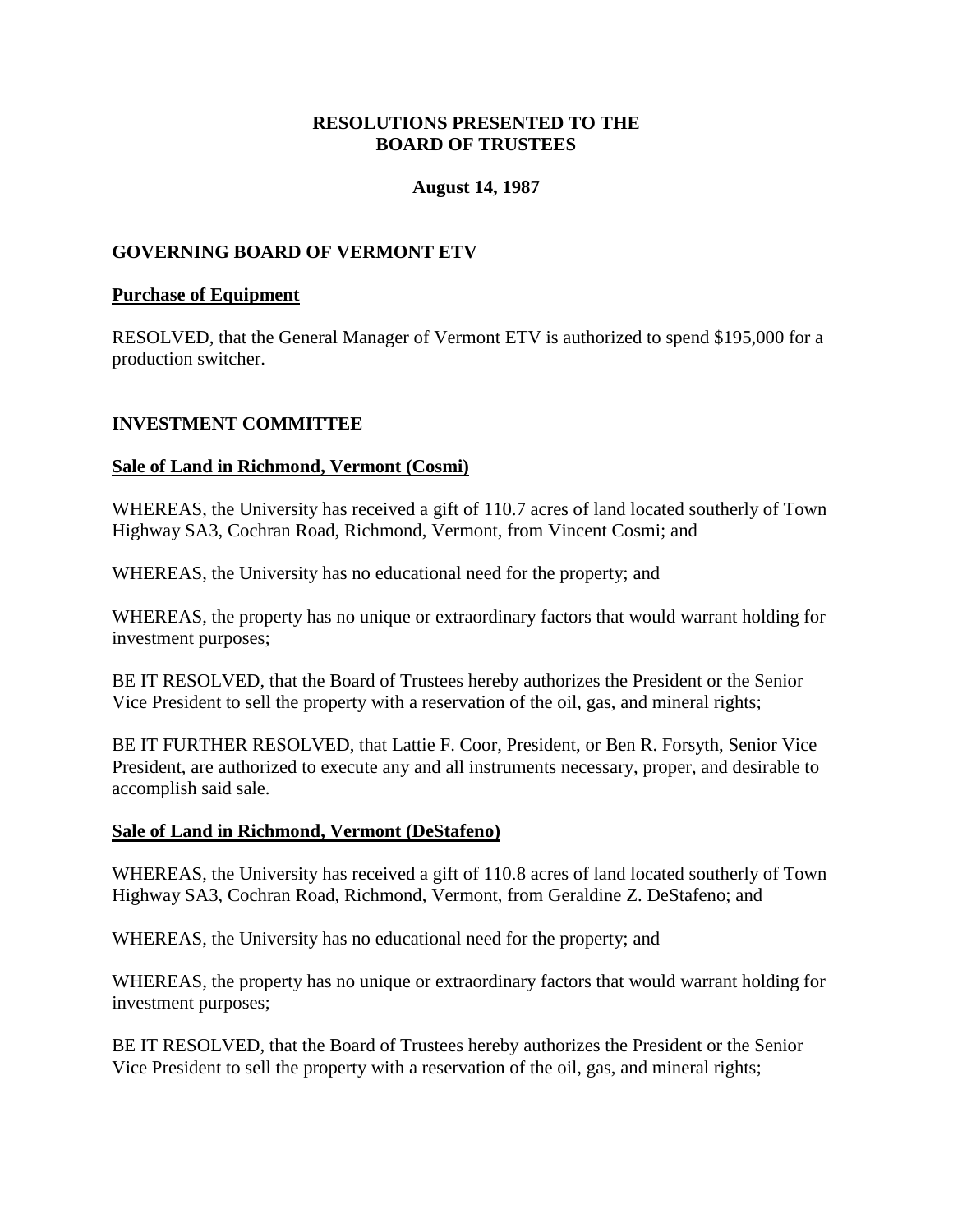<span id="page-8-0"></span>BE IT FURTHER RESOLVED, that Lattie F. Coor, President, or Ben R. Forsyth, Senior Vice President, are authorized to execute any and all instruments necessary, proper, and desirable to accomplish said sale.

# **EDUCATIONAL POLICY COMMITTEE**

# **Staff Actions**

RESOLVED, that the Board of Trustees accepts the list of staff actions (including full-time reappointments and promotions effective 1987-88 and 1988-89 and retirements and reassignments to active service of emeriti faculty effective the end of 1986-87) and approves leaves of absence noted on page 10 of the staff action list.

# **STUDENT ACTIVITIES COMMITTEE**

# **Policy Statement on Freedom of Expression and Dissent (formerly known as the Campus Dissent and Disruption Policy)**

RESOLVED, that the Board of Trustees approves the Policy on Campus Dissent and Disruption as presented.

# **BUILDINGS AND GROUNDS COMMITTEE**

# **Purchase of 308 South Prospect Street**

RESOLVED, that the President and/or Senior Vice President is authorized to execute any and all agreements or instruments necessary to purchase the property at 308 South Prospect Street in accordance with the conditions and price negotiated.

# **Deed of Easement to Vermont Gas Systems, Inc.**

WHEREAS, the University is owner of property on which is located its Redstone Campus and the Mason-Simpson-Hamilton Residence Hall Complex on South Prospect Street in the City of Burlington; and

WHEREAS, the University desires and is willing to have Vermont Gas Systems, Inc., supply gas to the Residence Hall Complex;

BE IT RESOLVED, that the Board of Trustees hereby authorizes the President or Senior Vice President to grant a Deed of Easement for a pipeline to Vermont Gas Systems, Inc.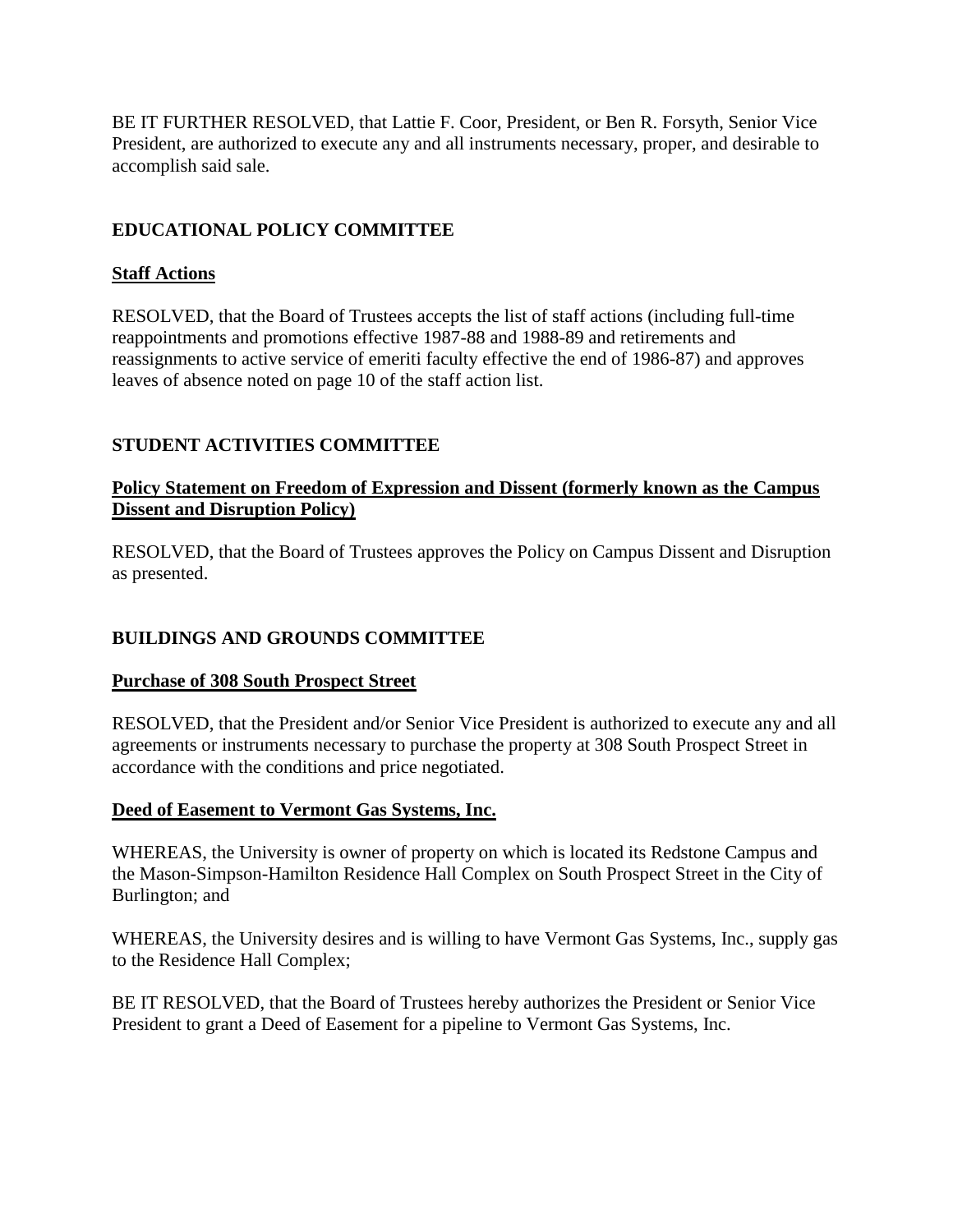<span id="page-9-0"></span>BE IT FURTHER RESOLVED, that Lattie F. Coor, President, or Ben R. Forsyth, Senior Vice President, is authorized to execute any and all instruments necessary, proper, and desirable to accomplish said Deed of Easement for the pipeline.

# **FINANCE AND BUDGET COMMITTEE**

### **Revisions to Retirement Plan**

RESOLVED, that the Board of Trustees approves the modifications to the retirement plan as presented.

### **Acceptance of Gifts and Grants**

RESOLVED, that the Board of Trustees hereby accepts gifts in the amount of \$1,519,470.48 and grants in the amount of \$14,300,882.

# **FULL BOARD**

**Resolution Authorizing a Special Committee of the Board of Trustees of the University of Vermont and State Agricultural College to Elect Whether or Not to Convert on October 31, 1987, the Interest Rate on the Telecommunications System Bonds, Series 1984, of the University to a Fixed Interest Rate**

#### **Authorization to Sign Grants and Contracts**

RESOLVED, that effective this date, the following officers of the University of Vermont are authorized to act on behalf of the University in approving grant and contract applications and agreements and requests for extensions and supplements: Lattie F. Coor, President; Ben R. Forsyth, Senior Vice President; John W. Hennessey, Provost; Gerald P. Francis, Vice Provost; Carolyn M. Elliott, Vice Provost; and Patricia Armstrong, Director of Sponsored Programs. This authorization supersedes all previous resolutions.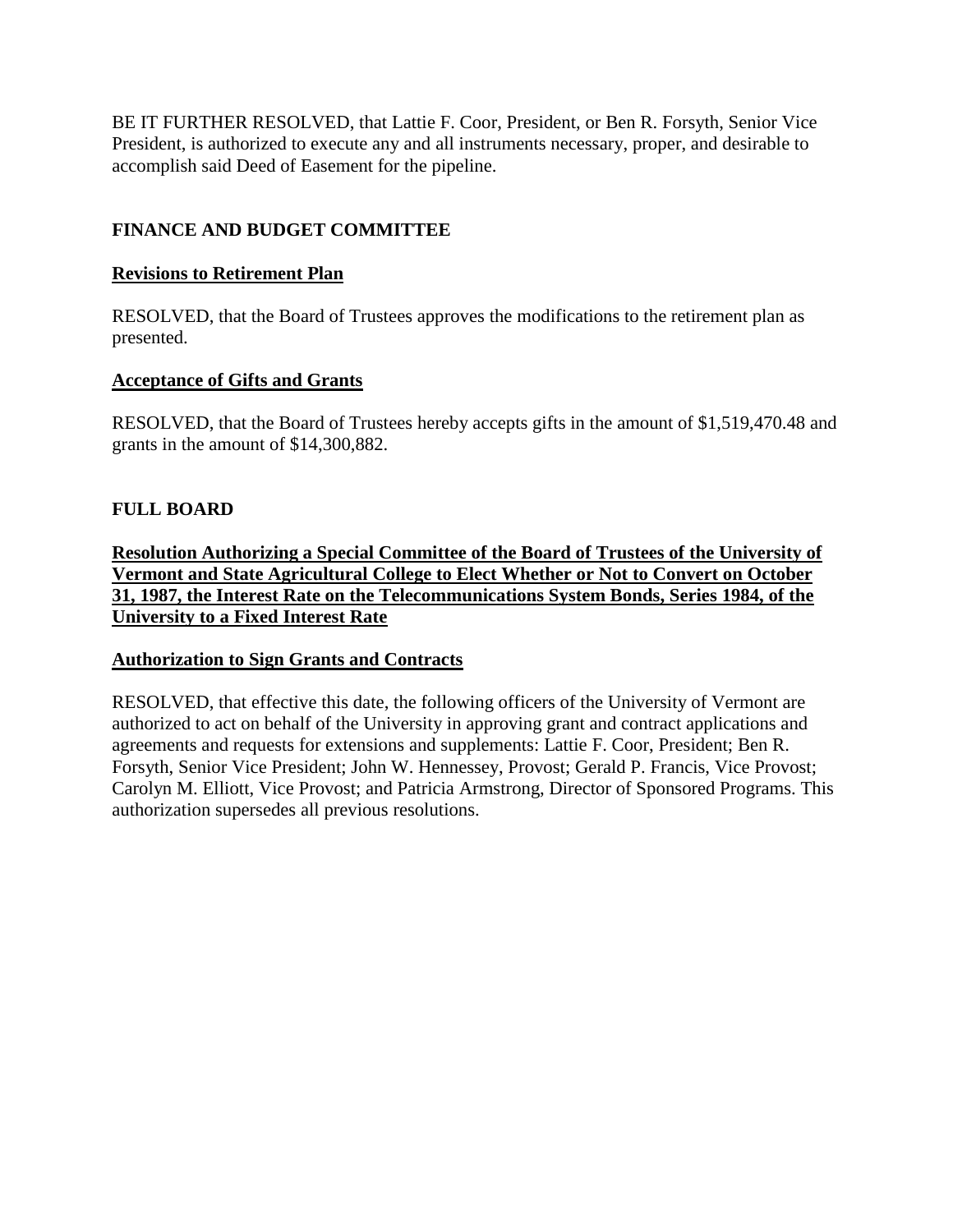### **May 2, 1987**

### <span id="page-10-0"></span>**GOVERNING BOARD OF VERMONT ETV**

#### **Fiscal Year 1988 Operating Budget – Vermont ETV**

RESOLVED, that the Board of Trustees approves the recommended operating budget for Vermont ETV for fiscal year 1988 in the amount of \$4,020,712.

#### **INVESTMENT COMMITTEE**

#### **Authorization to Sell Securities**

1) WHEREAS, the Board of Trustees has appointed the University of Vermont and State Agricultural College as the custodian for securities held in connection with the UVM Pooled Income Fund; and

WHEREAS, from time to time documents relating to securities transfers are required in connection with the operation of this Fund;

BE IT RESOLVED, that the President, Lattie F. Coor; Senior Vice President, Ben R. Forsyth; Assistant Vice President for Financial and Personnel Services, Norman A. Blair; and Assistant Treasurer, Garth L. Peterson, are hereby authorized to execute any and all instruments necessary, proper, and desirable for that purpose, and further that any officer of this Corporation is hereby authorized to certify this resolution to whom it may concern. This resolution is to take effect July 1, 1987.

2) RESOLVED, that the Board of Trustees hereby authorizes the Assistant Vice President for Financial and Personnel Services and the Assistant Treasurer to sell securities received as contributions to the University up to a limit of \$100,000. The sale of securities in excess of \$100,000 in value will require the prior approval of the Chairman of the Investment Committee.

BE IT FURTHER RESOLVED, that the Assistant Vice President for Financial and Personnel Services, Norman A. Blair, or the Assistant Treasurer, Garth L. Peterson, are authorized to execute any and all instruments necessary, proper, and desirable for that purpose; and further that any officer of this Corporation is hereby authorized to certify this resolution to whom it may concern. This resolution is to take effect July 1, 1987.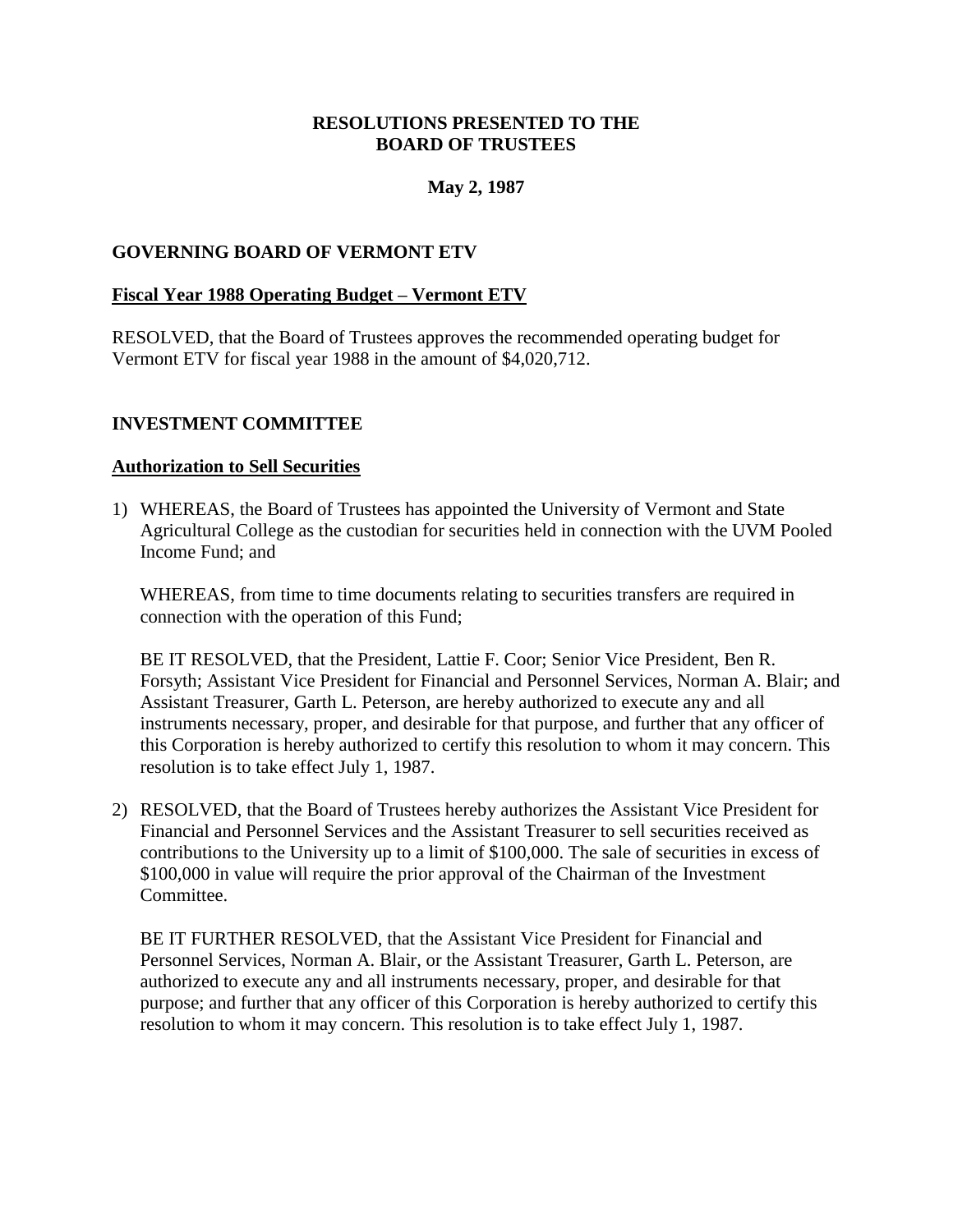# <span id="page-11-0"></span>**EDUCATIONAL POLICY COMMITTEE**

# **Staff Actions**

RESOLVED, that the Board of Trustees receives the list of staff actions and approves leaves of absence noted on page 3 of the staff action list.

### **Authorization for President to Award Degrees at Commencement**

RESOLVED, that the Board of Trustees authorizes the President to award degrees in course at the Associate, Bachelor's, Master's, Doctoral, and Fifth-Year Certificate level to the students of the University of Vermont who, on or before May 22, 1987, are certified by the Deans and recorded by the Faculty Senate for their appropriate degree. The list of names of the students to whom these degrees are awarded shall be recorded as part of the permanent minutes of the June meeting of the Board.

# **STUDENT ACTIVITIES COMMITTEE**

### **Amendment of In-State Status Regulations**

RESOLVED, that the Board of Trustees approves the proposed amendments to the In-State Status Regulations adopted by the Board on December 14, 1974, and last amended on June 13, 1981. The amendments will take effect with the 1987-88 academic year.

# **BUILDINGS AND GROUNDS COMMITTEE**

#### **Authorization for Renovations to Mason-Simpson-Hamilton**

RESOLVED, that the President or Senior Vice President be authorized to execute any and all documents necessary and appropriate for the renovation to Mason-Simpson-Hamilton Residence Halls. A construction contract executed according to this resolution shall not authorize total project costs exceeding \$3,500,000.

#### **Parking Fees and Fines for Fiscal Year 1988**

RESOLVED, that the following vehicle registration fees be established for the 1987-88 academic year:

Faculty/Staff (50-100% effort)

| Classified Staff (Grades 1-9)               | \$28/year  |
|---------------------------------------------|------------|
| Classified Staff (Grades 10-14)             | $36$ /year |
| Classified Staff (Grades 15-20)             | $46$ /year |
| <b>Faculty and Non-Classified Personnel</b> |            |
| (including graduate students)               | $46$ /year |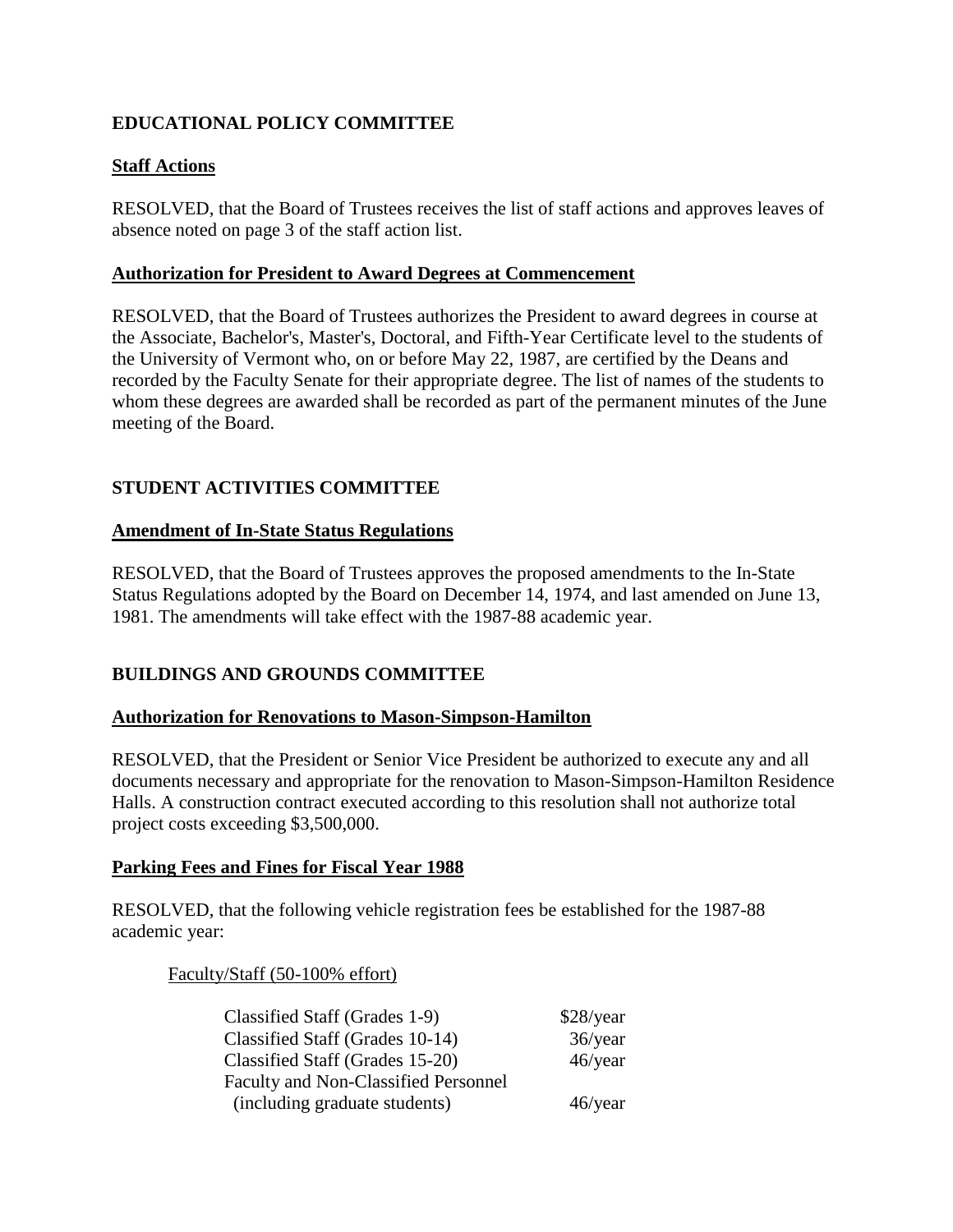#### <span id="page-12-0"></span>Faculty/Staff (0-49% effort)

| Classified Staff (Grades 1-9)        | $$14$ /year |
|--------------------------------------|-------------|
| Classified Staff (Grades 10-14)      | $18$ /year  |
| Classified Staff (Grades 15-20)      | $23$ /year  |
| Faculty and Non-Classified Personnel | $23$ /year  |

Other Permits

| Faculty/Staff and Student Multiple   |            |
|--------------------------------------|------------|
| (per extra vehicle)                  | $$5$ /year |
| Resident Student (24 hr.)            | 32/year    |
| Commuter Student (24 hr.)            | $26$ /year |
| Commuter Permit (5:00 a.m.-5:00p.m.) | $13$ /year |
| <b>Temporary Permit</b>              | 5/month    |
| Vendor Permit                        | $75$ /year |
| Motorcycle Permit                    | $5$ /year  |

BE IT ALSO RESOLVED, that the fine for "Parking in a Restricted Area" be increased from \$15 to \$25.

# **FINANCE AND BUDGET COMMITTEE**

#### **Budget Premises for Fiscal Year 1988: General University**

RESOLVED, that the Board of Trustees hereby approves the budget premises for Fiscal Year 1988 which lead to a General Fund operating budget for the University of \$98,658,000 as described in the attached materials, and authorizes the President to proceed with detailed budget preparation in accordance with these premises.

#### **Fiscal Year 1988 Operating Budget: Morgan Horse Farm**

RESOLVED, that the Board of Trustees approves the recommended operating budget for the Morgan Horse Farm for Fiscal Year 1988 in the amount of \$332,180.

#### **Fiscal Year 1988 Operating Budget: Extension Service**

RESOLVED, that the Board of Trustees approves the recommended budget for the Extension Service County Agent Program of \$510,000, with the actual expense level to be set when the State Appropriation is finalized by the General Assembly.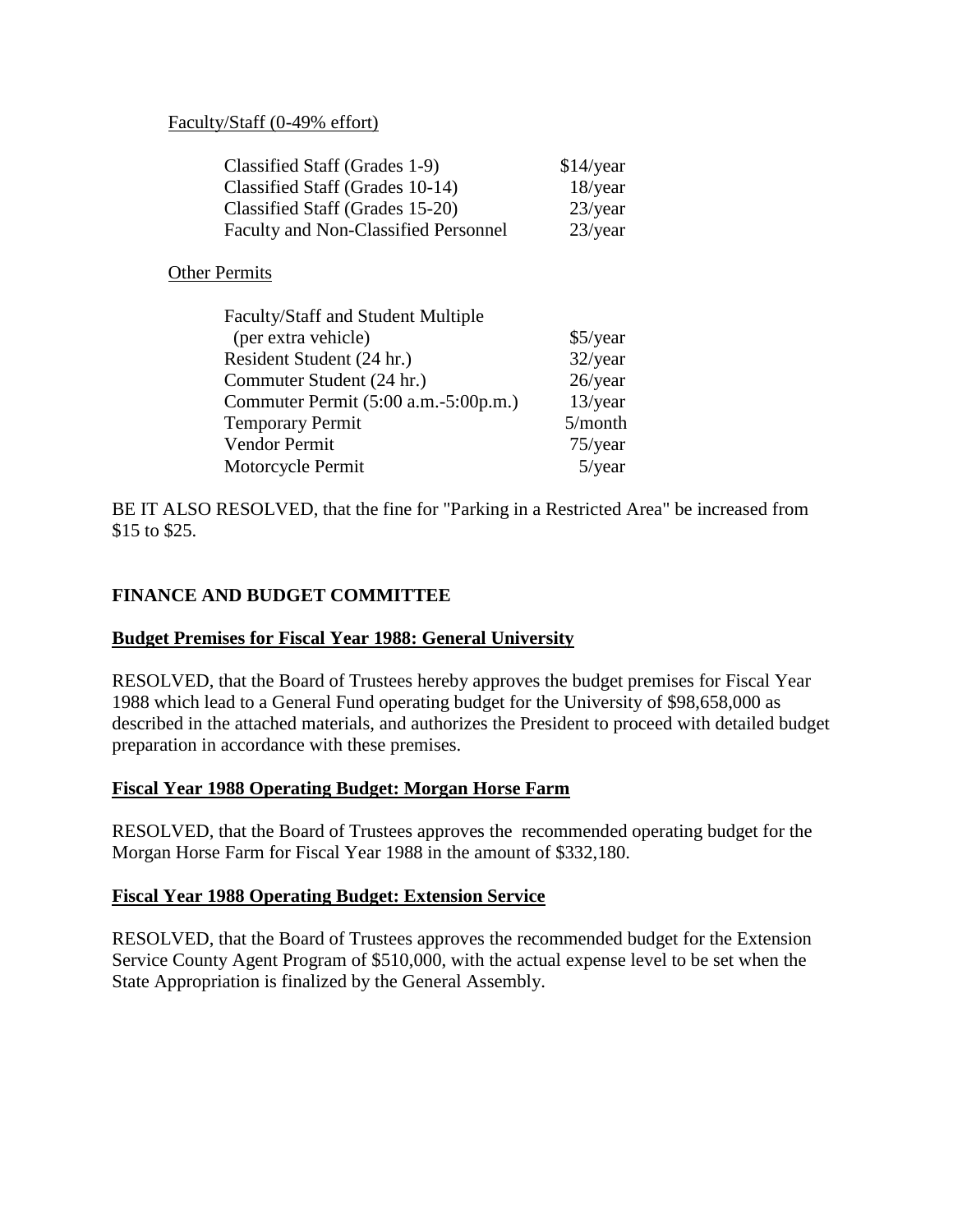# <span id="page-13-0"></span>**Tuition Rates for Fiscal Year 1988**

RESOLVED, that the Board of Trustees hereby approves increases in the following tuition rates effective with the 1987-88 academic year:

- a. In-state tuition from \$2,914 to \$3,118 per year; or \$130 per credit hour.
- b. Out-of-state tuition from \$8,184 to \$8,986 per year; or \$375 per credit hour.
- c. Medical student in-state tuition from \$7,630 to \$8,160 per year; out-of-state tuition from \$17,500 to \$17,950 per year. Regional compact student tuition for Rhode Island first-year and second-year students at \$8,160; first-year and second-year regional compact students from Maine at \$8,400; third-year regional compact students from Maine at \$8,930; fourth-year regional compact students from Maine at \$10,550. New York tuition will be set at the weighted average of all other non-resident students in the College of Medicine as approved by the Trustee resolution of December 4, 1982. It is currently estimated that this will mean an increase from \$13,610 to \$13,975 per year.
- d. Tuition for the Vermont Overseas Study Program from \$7,950 to \$8,750 (includes tuition, fees, room, board, and travel).

# **Changes in Fees for Fiscal Year 1988**

RESOLVED, that the Board of Trustees approves increases in the following fees effective with the 1987-88 academic year:

- a. Student Health Fee from \$126 to \$136 per year.
- b. Student Activity Fee from \$44 to \$52 per year.
- c. Inter-Residence Association Fee from \$10 to \$12 per year.
- d. Applied Music Fee from \$140 to \$152 per credit hour.

# **Room and Meal Plan Rates for Fiscal Year 1988**

RESOLVED, that the Board of Trustees hereby approves maximum room and meal plan rates for Fiscal Year 1988, as follows:

|                              | Regular | <b>Hamilton Coop</b> |
|------------------------------|---------|----------------------|
| Double room (per year)       | \$3,310 | \$3,074              |
| Single room (per year)       | 3,530   | 3,294                |
| Large single room (per year) | 3,750   | 3,514                |
| Triple room (per year)       | 2,870   | 2,634                |

# **Bank Signatories**

1) RESOLVED, that Lattie F. Coor, President; Ben R. Forsyth, Senior Vice President; Rayburn V. Lavigne, Assistant Vice President for Administrative and Facilities Services; Garth L. Peterson, Assistant Treasurer; Gregory C. Lothrop, Assistant to the Treasurer; David P. Coseo, Interim Director of Purchasing; George H. Nadon, Assistant Director of Purchasing;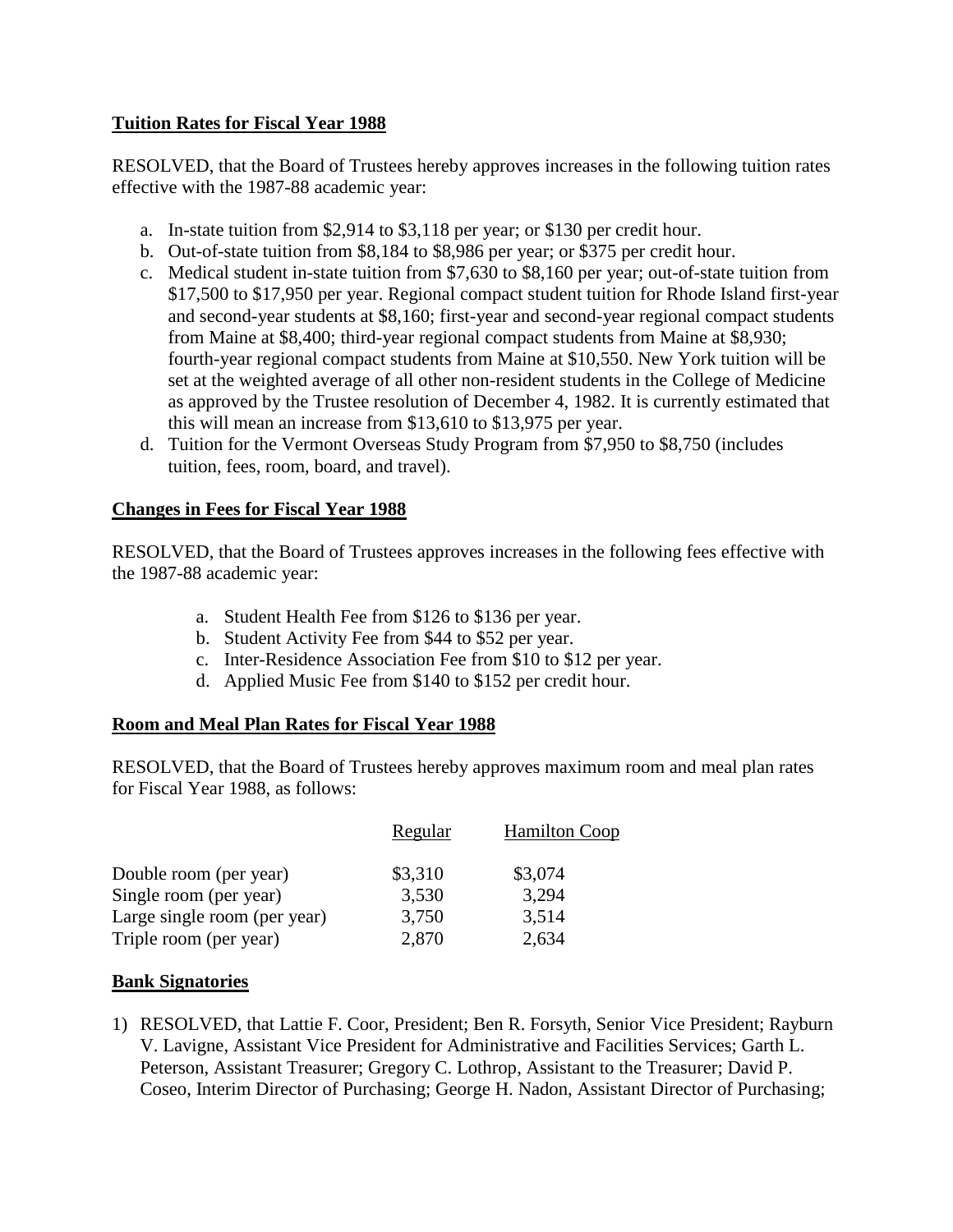<span id="page-14-0"></span>C. Hosmer Graham, Bookstore Manager; and Frances Streeter, Book Manager, be authorized to execute purchase/order checks on behalf of the University effective May 1, 1987.

2) RESOLVED, that the Board of Trustees hereby authorizes only the following officers to sign checks drawn on the account of the University: President, Lattie F. Coor; Senior Vice President, Ben R. Forsyth; Assistant Vice President for Financial and Personnel Services, Norman A. Blair; Assistant Treasurer, Garth L. Peterson.

BE IT FURTHER RESOLVED, that the Assistant to the Treasurer, Gregory C. Lothrop, be authorized to sign checks drawn on the accounts of the University up to a limit of \$10,000 per item. This resolution is to take effect July 1, 1987.

# **Resolution Authorizing the Issuance of Not Exceeding \$5,000,000 Appropriation Anticipation Notes, 1987-88 Series, of the University of Vermont and State Agricultural College**

(Resolution Text Appended to May 2, 1987 Minutes)

# **Acceptance of Gifts and Grants**

RESOLVED, that the Board of Trustees hereby accepts gifts in the amount of \$1,221,086.76 and grants in the amount of \$4,149,980.

# **FULL BOARD**

# **Amendment of Bylaws**

RESOLVED, that the Board of Trustees approves the amendments to Articles V and VII of the Bylaws as presented, the amendments to take effect July 1, 1987.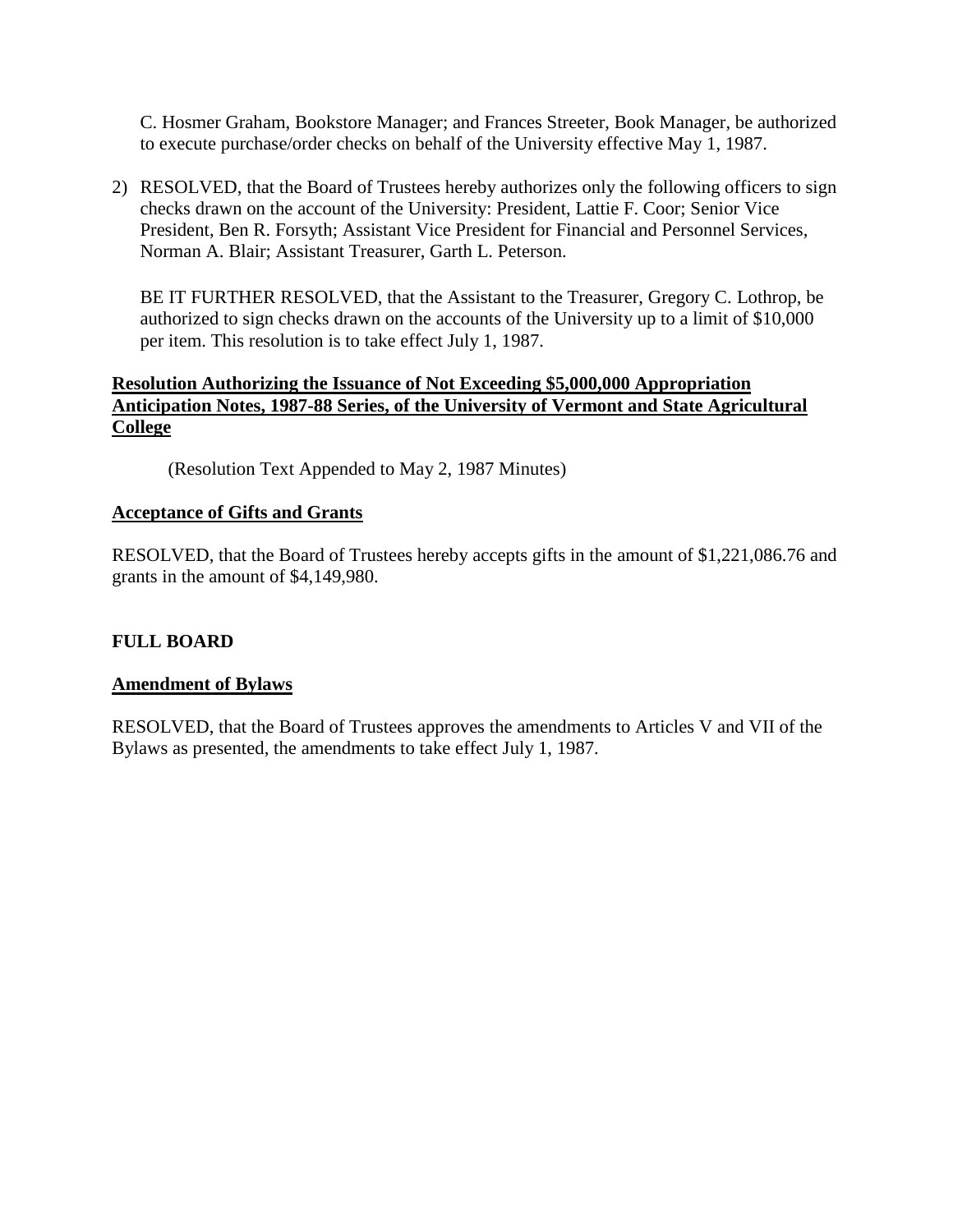### **March 7, 1987**

# <span id="page-15-0"></span>**EDUCATIONAL POLICY COMMITTEE**

#### **Staff Actions**

RESOLVED, that the Board of Trustees receives the list of staff actions, including sabbatical leaves for 1987-88, and approves the leaves of absence noted on pages 8 and 9 of the staff action list.

RESOLVED, that in accordance with section 222.11 of the Officers' Handbook, the Board of Trustees approves the employment of Ann H. Rathbone as Lecturer in the Department of Professional Education and Curriculum Development.

#### **Approval of Degrees**

RESOLVED, that the Board of Trustees approves the awarding of degrees to those students who have completed degree requirements and who have been recommended by their respective deans and approved by the Faculty Senate.

### **Change in Name of Department of Human Nutrition and Foods to the Department of Nutritional Sciences**

RESOLVED, that the Board of Trustees approves the change in the name of the Department of Human Nutrition and Foods to the Department of Nutritional Sciences, effective July 1, 1987.

#### **FINANCE AND BUDGET COMMITTEE**

#### **Maximum Room and Meal Plan Rates, Fiscal Year 1988**

RESOLVED, that the Board of Trustees hereby approves maximum room and meal plan rates for Fiscal Year 1988, as follows:

|                              | Regular | <b>Hamilton Coop</b> |
|------------------------------|---------|----------------------|
| Double room (per year)       | \$3,338 | \$3,096              |
| Single room (per year)       | 3,560   | 3,318                |
| Large single room (per year) | 3,784   | 3,542                |
| Triple room (per year)       | 2,894   | 2,652                |